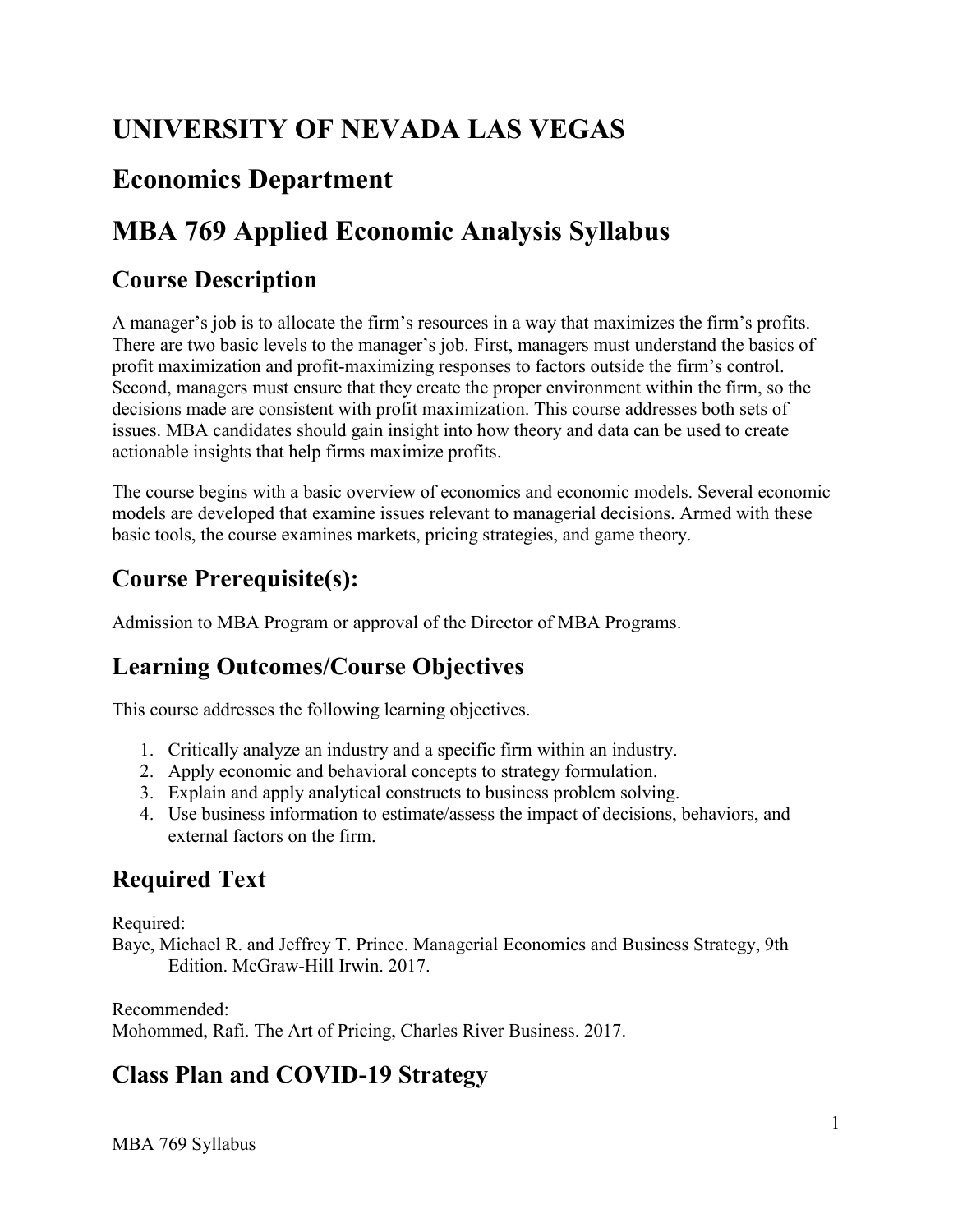The class will be delivered remotely until we reach a point where everyone is comfortable attending classes in person. We will meet at 5:35 pm on Tuesdays and Thursdays for about an hour or so. You can access the WebEx sessions on WebCampus.

Each session will include a short lecture, student questions, and an ungraded in-class assignment.

 that prepare you for exams and motivate upcoming lectures. Recorded lectures have been prepared for each topic covered in the course. Students should read the assigned reading and view the assigned lectures before we meet. Assignments will be posted in the "Modules" section on WebCampus. Our online meetings will be active sessions, where we have question and answer sessions. We will also work through ungraded in-class assignments

### **Canvas**

A Canvas/WebCampus account has been created. Economics Tutorials and handouts on pricing strategy, material from old exams, review questions and other materials will be made available on the site. The "Modules" Section will contain all assignments, readings, lectures, and other materials.

# **Tutorial**

 explanations that walk students through the tutorial's questions. A tutorial has been assigned to facilitate an understanding of basic economic models. There are six tutorial assignments. These assignments are ungraded. The tutorial provides detailed

### **Homework**

Four homework assignments will be assigned over the course of the semester. Students may work in groups of three. Problem sets with answers that are identical, or nearly identical, to other group submissions receive scores of zero. Late assignments will not be accepted.

# **Quizzes**

A short 10-point quiz will be administered at the start of class during in-class meetings. Quizzes will require that students understand the material included in the tutorials and videos. Students who complete and understand the material included in the tutorials and videos should do well on the quizzes.

#### **Exams**

 Mid-Term Exams will be administered online. The exams are worth 75 points each. The exams will include 25 to 50 points of in-class questions. Example questions will be provided before the first exam.

The remaining points will be take-home problems that require students to provide insightful answers to questions that apply class material to business situations. These questions will be due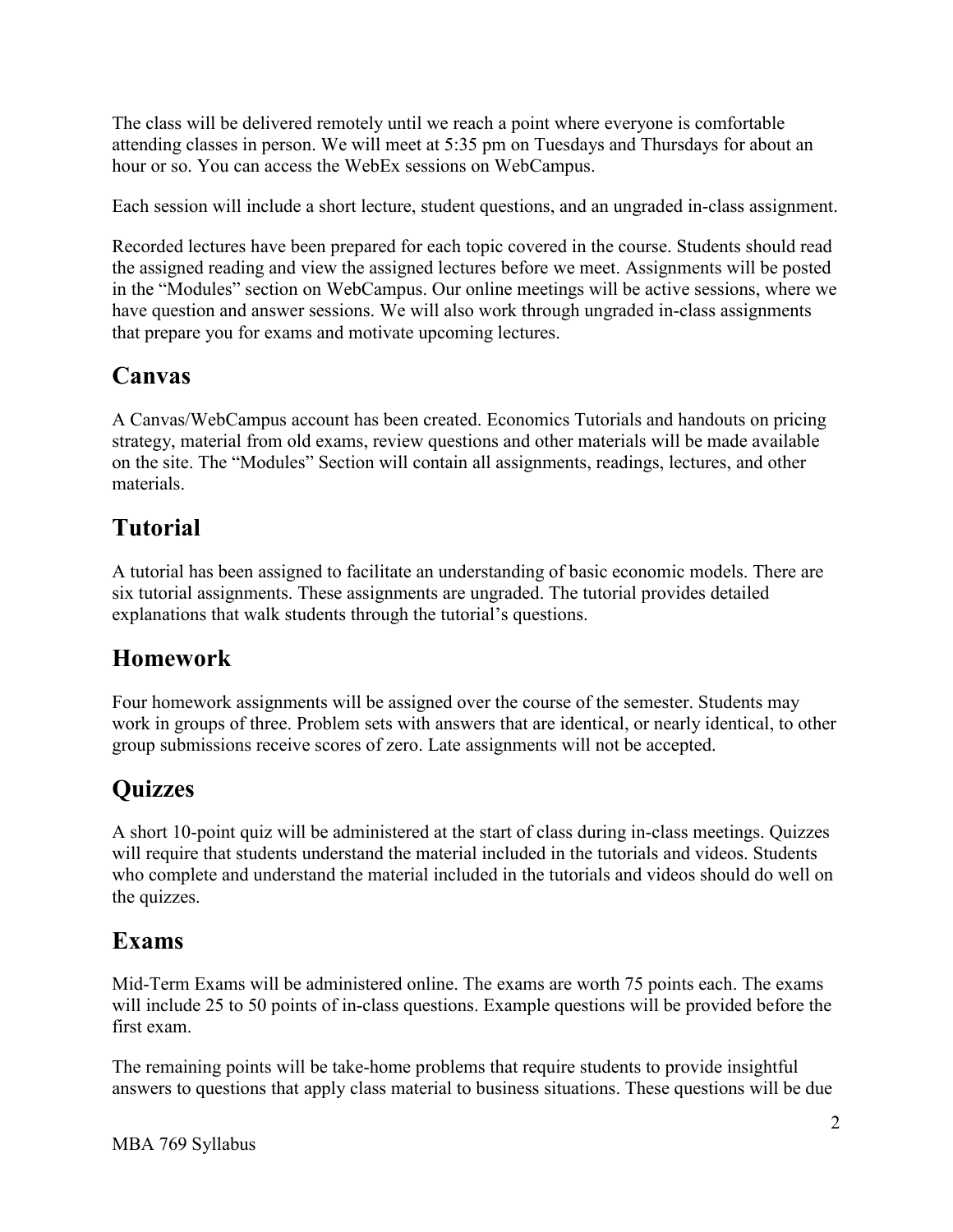the Thursday following a Tuesday exam. The final exam will be administered during the University-assigned time. Students will have two hours to complete the final exam.

### **Written Assignments**

Students will be assigned five writing assignments over the course of the semester. These assignments require that students apply the economic models studied in class to business settings. You may work in groups that include three students. The assignments are designed to encourage classroom discussions. To this end, groups will be asked to contribute to the classroom discussion by presenting answers to different sections of the paper. Ten percent of the class grade will be determined by classroom participation.

# **Grading**

Grades will be determined on the basis of three exams (75 points each), 7 quizzes, and 4 homework problem sets (50 points total). Grades are determined by a standard 10-point scale.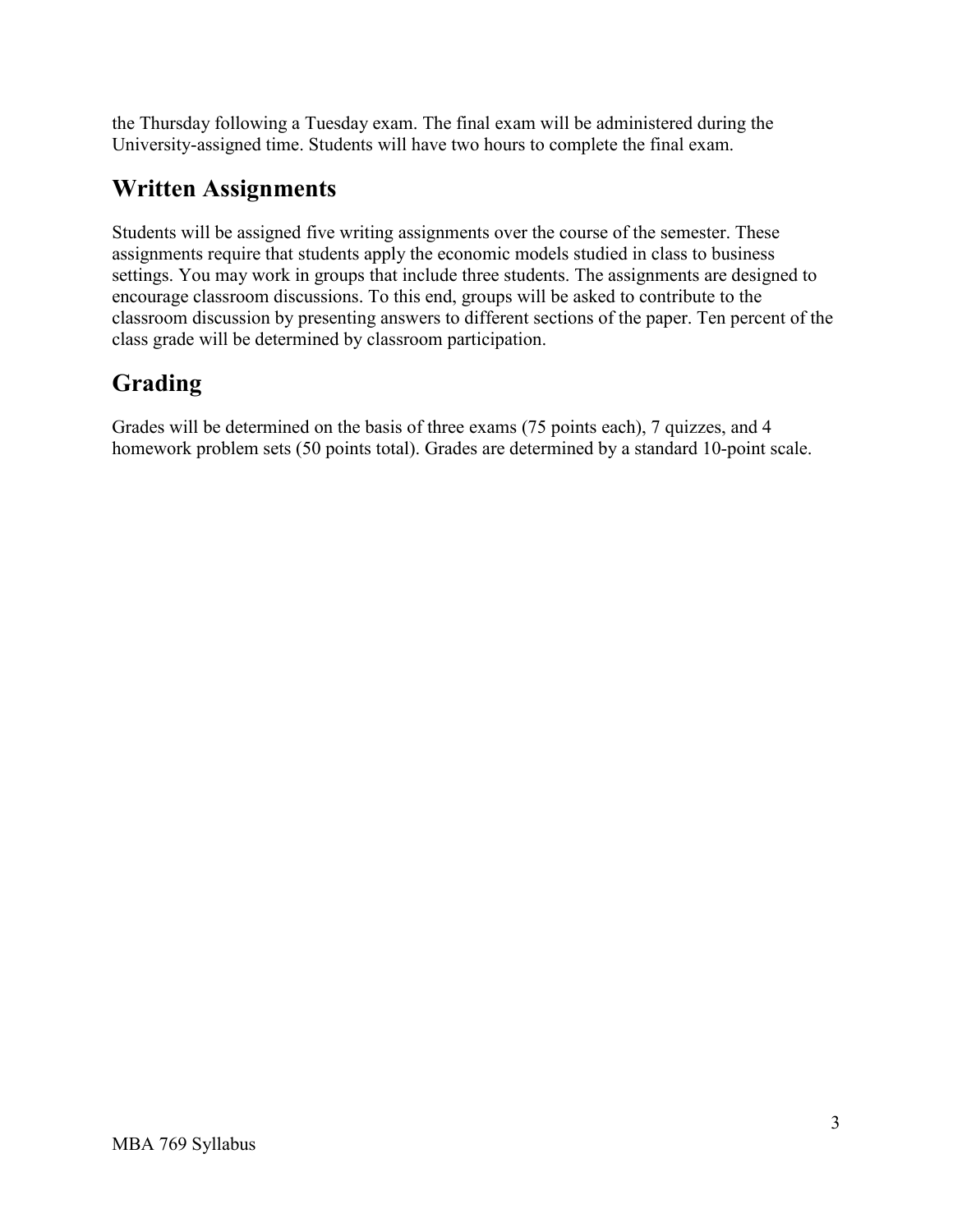# **UNLV Policies**

### **Public Health Directives**

directives are found at **Health Requirements for Returning to Campus**, Face coverings are mandatory for all faculty and students in the classroom. Students must follow all active UNLV public health directives while enrolled in this class. UNLV public health <https://www.unlv.edu/coronavirus/health-requirements>. Students who do not comply with these directives may be asked to leave the classroom. Refusal to follow the guidelines may result in further disciplinary action according to the [UNLV Student Conduct Code,](https://www.unlv.edu/sites/default/files/page_files/27/StudentConduct-Code.pdf) [https://www.unlv.edu/sites/default/files/page\\_files/27/StudentConduct-Code.pdf](https://www.unlv.edu/sites/default/files/page_files/27/StudentConduct-Code.pdf), including being administratively withdrawn from the course.

#### **Academic Misconduct**

Academic integrity is a legitimate concern for every member of the University community. We all share in upholding the fundamental values of honesty, trust, respect, fairness, responsibility, and professionalism. By choosing to join the UNLV community, students accept the expectations of the Student Academic Misconduct Policy, and are encouraged to always take the ethical path whenever faced with choices. Students enrolling at UNLV assume the obligation to conduct themselves in a manner compatible with UNLV's educational mission. An example of academic misconduct is plagiarism. Plagiarism is using the words or ideas of another person, from the Internet or any other source without proper citation of the source(s). See the [Student Conduct](https://www.unlv.edu/sites/default/files/page_files/27/StudentConduct-Code.pdf)  [Code,](https://www.unlv.edu/sites/default/files/page_files/27/StudentConduct-Code.pdf)<https://www.unlv.edu/studentconduct/student-conduct>.

### **Auditing a Course**

 discussion sessions associated with the course, but the student will not earn a grade for any other evaluative measures that serve the primary purpose of assigning a grade. Auditing a course allows a student to continue attending the lectures and/or laboratories and component of the course. Students who audit a course receive the same educational experience as students taking the course for a grade, but will be excused from exams, assessments, and

#### **Classroom Conduct**

 video and audio). The instructor may rescind permission at any time during the class. If a student Students have a responsibility to conduct themselves in class and in the libraries in ways that do not interfere with the rights of other students to learn, or of instructors to teach. Use of devices such as cellular phones and pagers, or other potentially disruptive activities are only permitted with the prior explicit consent of the instructor. Students are specifically prohibited to record classes without instructor authorization, including online/remote classes (either audio only, or does not comply with established requirements or obstructs the functioning of the class, the instructor may initiate an administrative withdrawal of the student from the course.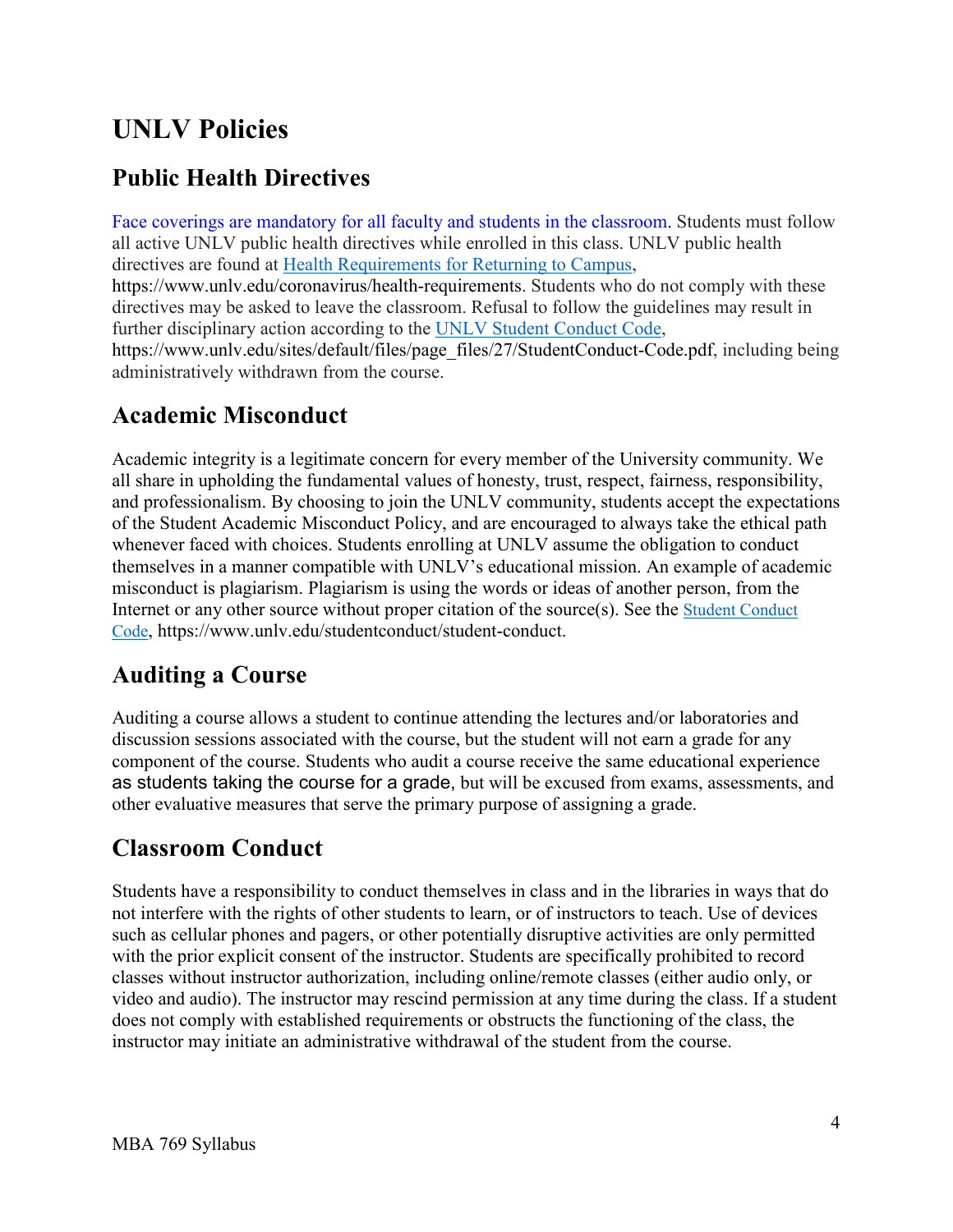Since the COVID-19 pandemic forced some instruction to be delivered remotely starting in Spring 2020, numerous students have asked instructors to record their synchronous classes, so that they can access them at their convenience. Instructors who agree to record their classes (audio only, or video and audio) should inform students in advance. Recorded lectures may not be broadly released to anyone, but made available exclusively to those students enrolled in the class during the particular academic term. Recorded lectures must be stored securely, and are subject to the Nevada System of Higher Education's Records Retention Policy, meaning that the recordings can only be deleted 120 days after the end of class (i.e., after grades are posted). Once this requirement is met, the recordings should be deleted. Class recordings are protected from disclosure, as they are deemed part of an educational record under the Family Educational Rights and Privacy Act (FERPA).

# **Copyright**

liability, as well as disciplinary action under University policies. Additional copyright policy The University requires all members of the University Community to familiarize themselves with, and to follow copyright and fair use requirements. You are individually and solely responsible for violations of copyright and fair use laws. The University will neither protect nor defend you, nor assume any responsibility for student or employee violations of fair use laws. Violations of copyright laws could subject you to federal and state civil penalties and criminal [information](http://www.unlv.edu/provost/copyright) is available at [https://www.unlv.edu/provost/copyright.](https://www.unlv.edu/provost/copyright)

# **Disability Resource Center (DRC)**

The **UNLV Disability Resource Center** (Student Services Complex, SSC-A, Room 143, [https://www.unlv.edu/drc,](https://www.unlv.edu/drc) telephone 702-895-0866) provides resources for students with disabilities. Students who believe that they may need academic accommodations due to a permanent disability, temporary or permanent medical need, or academic support due to pregnancy are encouraged to contact the DRC as early as possible in the academic term. A Disabilities Specialist will discuss what options may be available to you. Students who are already registered with the DRC should request their accommodations online each semester, and make an appointment to discuss their accommodations with their instructors.

# **Final Examinations**

The University requires that final exams given at the end of a course occur on the date and at the time specified in the Final Exam schedule. The Final Exam schedule is typically available at the start of the semester, and the classroom locations are available approximately one month before the end of the semester. See the [Final Exam Schedule,](https://www.unlv.edu/registrar/calendars) [https://www.unlv.edu/registrar/calendars.](https://www.unlv.edu/registrar/calendars)

# **Identity Verification in Online Courses**

All UNLV students must use their Campus-issued ACE ID and password to log in to WebCampus-Canvas.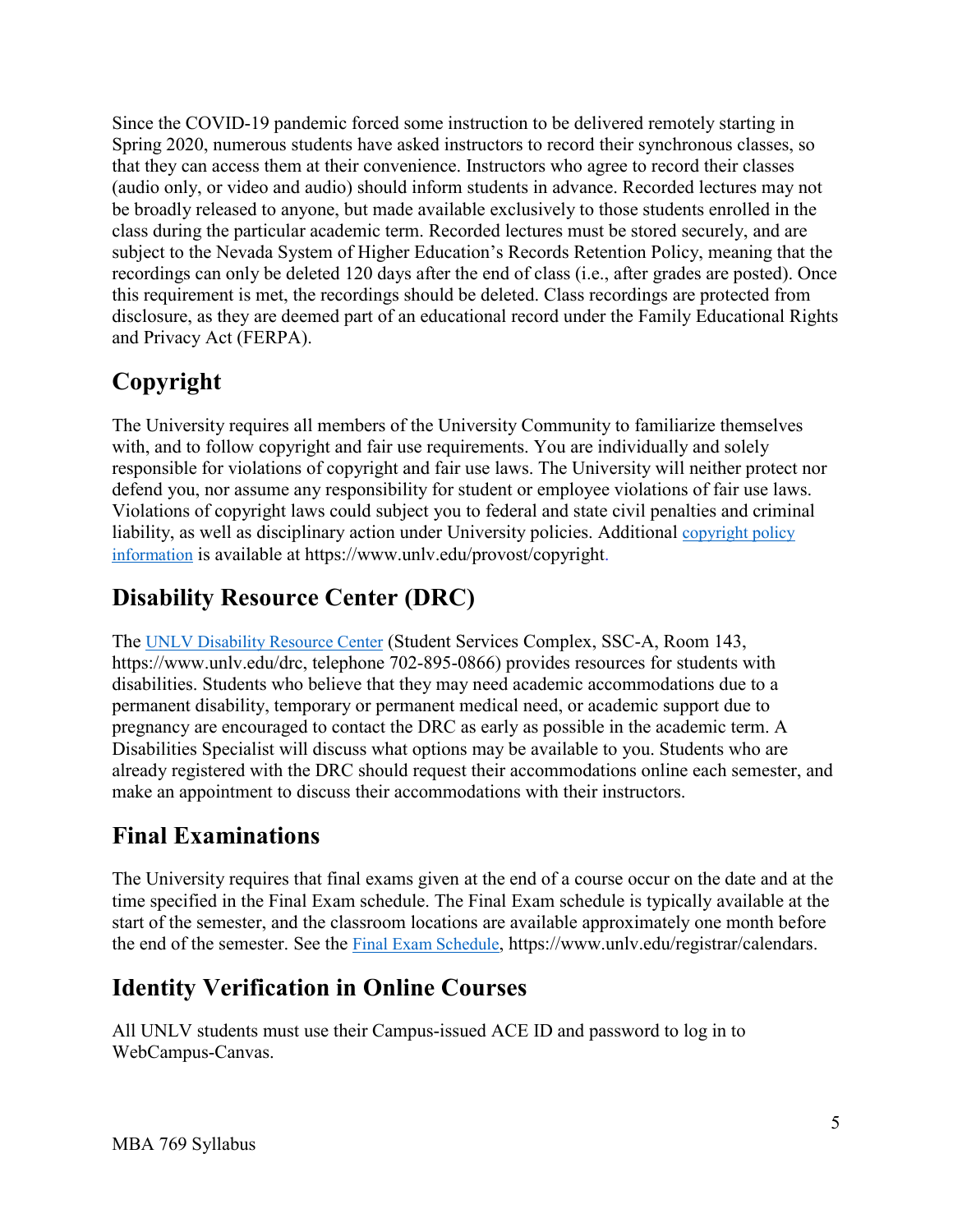Intentionally sharing ACE login credentials with another person may be considered an attempt to UNLV students enrolled in online or hybrid courses are expected to read and adhere to the [Student Academic Misconduct Policy,](https://www.unlv.edu/studentconduct/misconduct/policy) [https://www.unlv.edu/studentconduct/misconduct/policy,](https://www.unlv.edu/studentconduct/misconduct/policy) which states that "acting or attempting to act as a substitute for another, or using or attempting to use a substitute, in any academic evaluation or assignment" is a form of academic misconduct. use a substitute, and could result in investigation and sanctions, as outlined in the Student Academic Misconduct Policy.

UNLV students enrolled in online courses are also expected to read and adhere to the [Acceptable](https://www.it.unlv.edu/policies/acceptable-use-computing-and-information-technology-resources-policy)  [Use of Computing and Information Technology Resources Policy,](https://www.it.unlv.edu/policies/acceptable-use-computing-and-information-technology-resources-policy) <https://www.it.unlv.edu/policies/acceptable-use-computing-and-information-technology>resources-policy, which prohibits sharing university accounts with other persons without authorization.

To the greatest extent possible, all graded assignments and assessments in UNLV online courses should be hosted in WebCampus-Canvas or another UNLV-managed platform that requires ACE login credentials for access.

# **Incomplete Grades**

 students receiving "I" grades in 500-, 600-, or 700-level courses have up to one calendar year to within the period indicated, a grade of "F" will be recorded, and the student's GPA will be course, but make individual arrangements with the instructor who assigned the "I" grade. The grade of "I" (Incomplete) may be granted when a student has satisfactorily completed threefourths of course work for that semester/session, but cannot complete the last part of the course for reason(s) beyond the student's control and acceptable to the instructor, and the instructor believes that the student can finish the course without repeating it. For undergraduate courses, the incomplete work must be made up before the end of the following regular semester. Graduate complete the work, at the discretion of the instructor. If course requirements are not completed adjusted accordingly. Students who are fulfilling an Incomplete grade do not register for the

### **Library Resources**

<https://guides.library.unlv.edu/appointments/librarian>. You can also [ask the library staff](http://ask.library.unlv.edu/) questions Librarians are available to consult with students on research needs, including developing research topics, finding information, and evaluating sources. To make an appointment with a subject expert for this class, please visit the [Libraries' Research Consultation](http://guides.library.unlv.edu/appointments/librarian) website, via chat and text message at<https://ask.library.unlv.edu>/.

# **Missed Classwork**

Any student missing class, quizzes, examinations, or any other class or laboratory work because of observance of religious holidays will be given an opportunity during that semester to make up the missed work. The make-up opportunity will apply to the religious holiday absence only. It is the responsibility of the student to notify the instructor within the first 14 calendar days of the course for Fall and Spring courses (except for modular courses), or within the first 7 calendar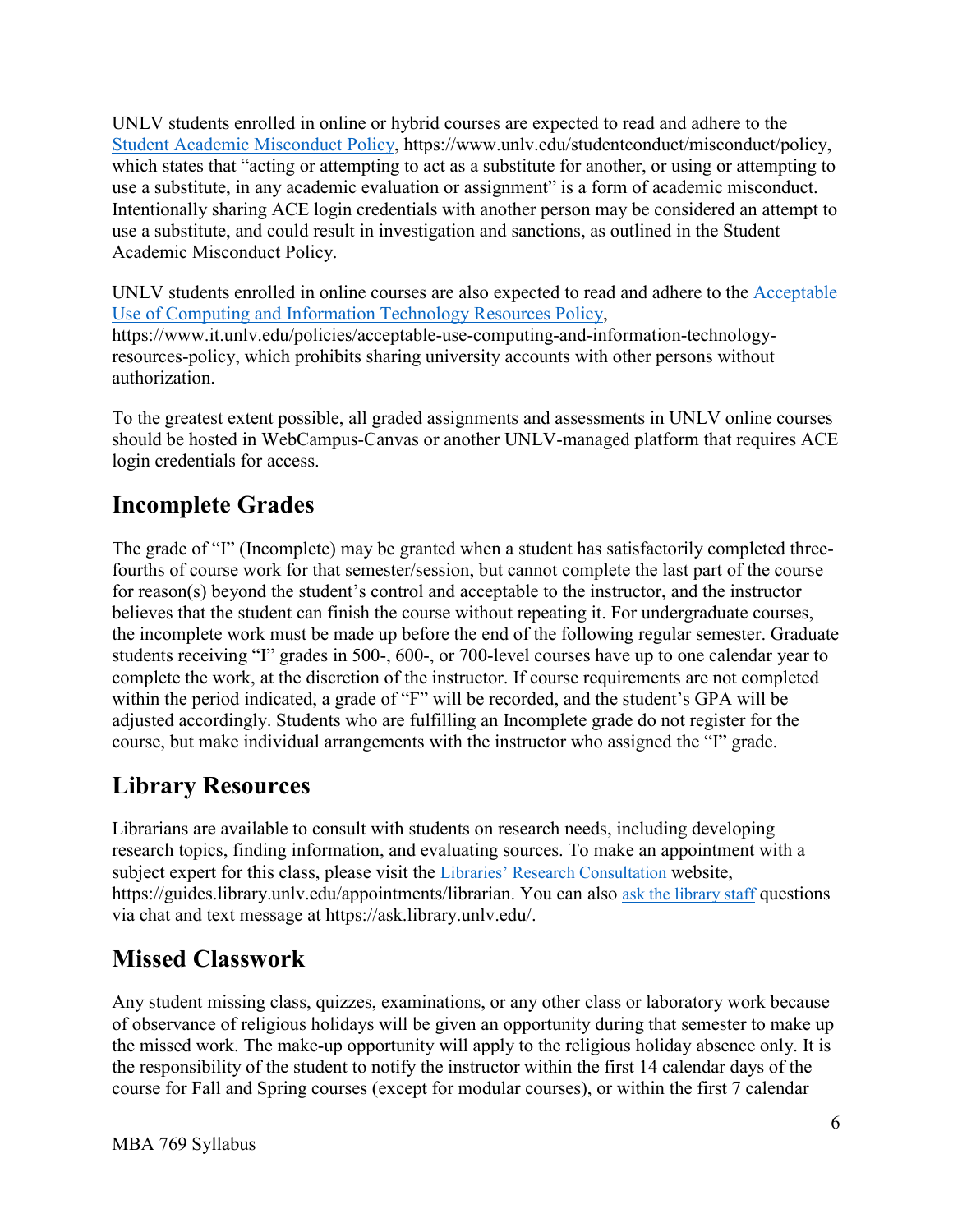[Academic Policies](https://catalog.unlv.edu/content.php?catoid=32&navoid=8271&hl=) webpage, days of the course for Summer and modular courses, of their intention to participate in religious holidays which do not fall on state holidays or periods of class recess. For additional information, please visit the Missed Classwork policy, under Registration Policies, on the

<https://catalog.unlv.edu/content.php?catoid=32&navoid=8271&hl>=.

In accordance with the policy approved by the Faculty Senate regarding missed class time and assignments, students who represent UNLV in any official extracurricular activity will also have the opportunity to make up assignments, provided that the student submits official written notification to the instructor no less than one week prior to the missed class(es).

 The spirit and intent of the policy for missed classwork is to offer fair and equitable assessment activities. Instructors should consider, for example, that in courses which offer a "Drop one" opportunities to all students, including those representing the University in extracurricular option for the lowest assignment, quiz, or exam, assigning the student a grade of zero for an excused absence for extracurricular activity is both contrary to the intent of the Faculty Senate's policy, and an infringement on the student's right to complete all work for the course.

 instructor and the student to agree to a reasonable resolution. When disagreements regarding this This policy will not apply in the event that completing the assignment or administering the examination at an alternate time would impose an undue hardship on the instructor or the University that could be reasonably avoided. There should be a good faith effort by both the policy arise, decisions can be appealed to the Department Chair/School Director, College/School Dean, and/or the Faculty Senate Academic Standards Committee.

For purposes of definition, extracurricular activities may include, but are not limited to academic recruitment activities, competitive intercollegiate athletics, fine arts activities, liberal arts competitions, science and engineering competitions, and any other event or activity sanctioned by a College/School Dean, and/or by the Executive Vice President and Provost.

#### **Rebelmail**

 Rebelmail is UNLV's official email system for students and by University policy, instructors and staff should only send emails to students' Rebelmail accounts. Rebelmail is one of the primary ways in which students receive official University communications, information about deadlines, major Campus events, and announcements. All UNLV students receive a Rebelmail account after they have been admitted to the University. Sending emails within WebCampus-Canvas is also acceptable.

### **Tutoring and Coaching**

 The Academic Success Center (ASC), at the Claude I. Howard Building, provides tutoring, academic success coaching, and other academic assistance for all UNLV undergraduate students. For information regarding tutoring subjects, tutoring times, and other ASC programs and services, please visit the [ASC website,](https://www.unlv.edu/asc) <https://www.unlv.edu/asc>, or call 702-895-3177. The ASC is located across from the Student Services Complex (SSC). Academic success coaching is